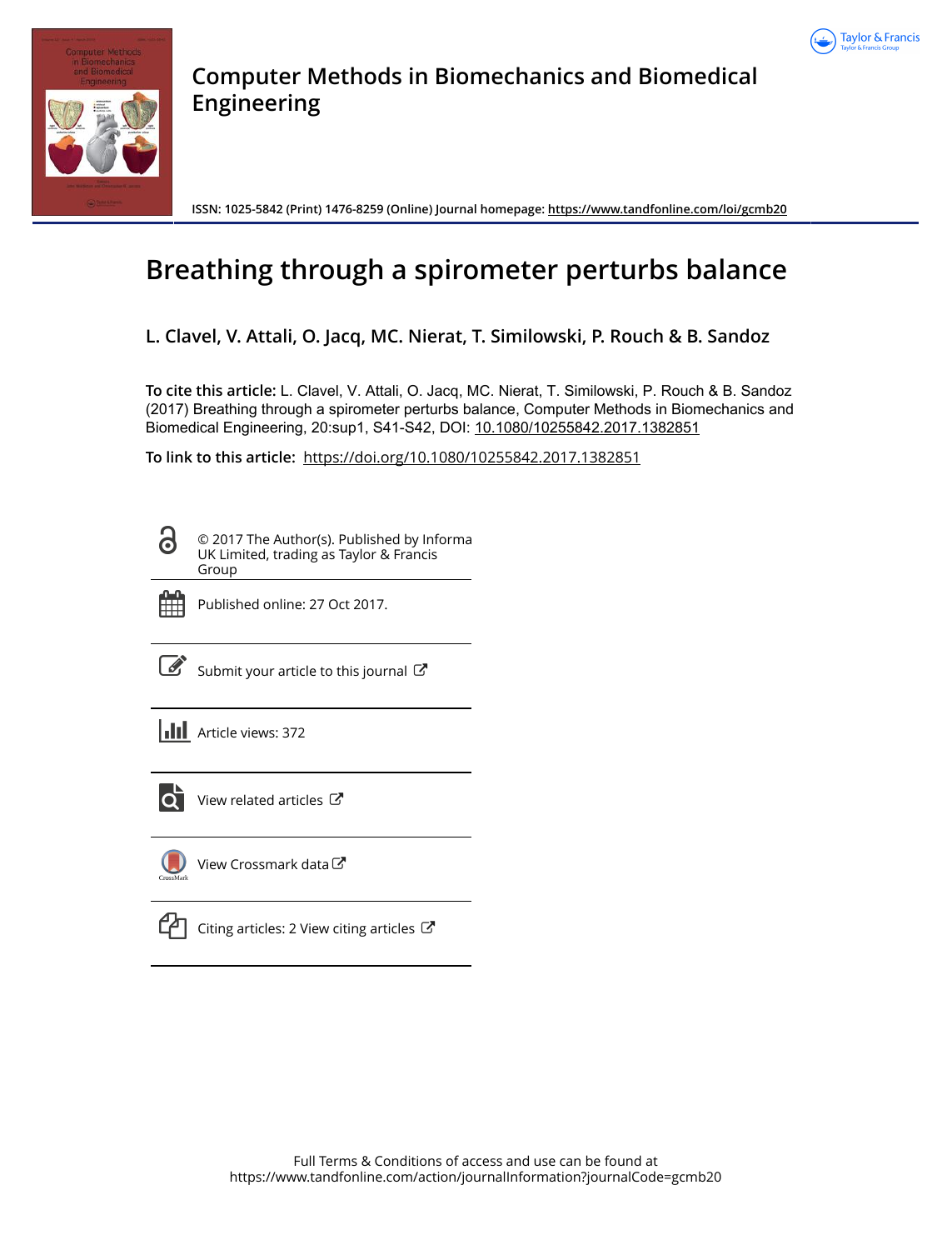# **Breathing through a spirometer perturbs balance**

L. Cl[a](#page-1-0)vel<sup>a[,c](#page-1-1)</sup>, V. Attali<sup>a[,b](#page-1-2),c</sup>, O. Jacq<sup>[b](#page-1-2),c</sup>, MC. Nierat<sup>c</sup>, T. Similowski<sup>b,c</sup>, P. Rouch<sup>a</sup> and B. Sandoz<sup>a</sup>

<span id="page-1-2"></span><span id="page-1-1"></span><span id="page-1-0"></span>ªInstitut de Biomécanique Humaine Georges Charpak, Arts et Métiers ParisTech, Paris France; <sup>b</sup>Département "RS3", F-75013, Groupe Hospitalier Pitié-Salpêtrière Charles Fois, Paris France; <sup>c</sup>UMRS1158 Neurophysiologie respiratoire expérimentale et clinique, Sorbonne Universités, INSERM, UPMS Univ Paris 6, France

KEYWORDS stabilometry; respiratory frequency; posture; ventilation

## **1. Introduction**

<span id="page-1-5"></span><span id="page-1-4"></span>Natural breathing is known to induce at each inspiration/ expiration, minimal perturbations of body balance that are compensated by movement of trunk and lower limb (Hodges et al. [2002](#page-2-0)). This phenomenon called posturo ventilatory synchronization may be impaired (Manor et al. [2012\)](#page-2-1). Its evaluation requires simultaneous assessments of ventilation profile and postural control, using the less disruptive methods. Spirometry is the reference method to assess the ventilatory parameters. It requires however to connect the subject to the spirometer, using a mouthpiece, that is known to modify significantly the respiratory frequency (Gilbert et al. [1972](#page-2-2)) and may influence the postural control. The Optoelectronic Plethysmography (OEP) was validated as an alternative non-disruptive method to assess ventilation as it allows subjects to breathe naturally. Evidently, non-contact measure of ventilation by camera is supposed to induce no perturbation of postural control, and may be more appropriate than spirometer to assess the posturo ventilator synchronization. The objective of this study was to evaluate the postural perturbations due to the use of the spirometer, by comparing it to the OEP method, on postural control.

#### **2. Methods**

#### *2.1. Subjects and equipment*

Eight healthy subjects participated to the study (4F/4 M; median and [Q1–Q3]: 33y.o. [27–45]; 171 cm [166–175] height; 75 kg [71–80] weight; 26 kg/m² [25–26.7] BMI).

An AMTI<sup>®</sup> force plate was used to measure the centre of pressure (CoP) displacements. Subjects were equipped with 41 retroreflective markers placed on their trunk. OEP was performed with Vicon<sup>®</sup> system at 100 Hz synchronized with force plate.

Subjects breathed through spirometer, a low-resistance pneumotachograph (M.E.C. PFT Systems Pocket-Spiro, Medical Electronic Construction, Brussels, Belgium) fixed to the floor by a tripod.

**OPEN ACCESS O** Check for updates

Taylor & Francis Tavlor & Francis Group

#### *2.2. Protocol*

<span id="page-1-6"></span>Subjects were placed on the force plate and were asked to keep arms alongside the trunk in a relaxed position. All measurements were done in standing and sitting positions. The subjects were instructed to breathe during at least 30 s. Each subjects performed this exercise without the spirometer (natural breathing (NB)) and breathing through the spirometer (SP).

The following signals were recorded: respiratory profile from OEP, and displacement of the CoP from the force plate.

The protocol was approved by an Ethics Committee (CPP IDF VI Paris),

#### *2.3. Data analysis*

Mean respiratory frequency (f) was computed from the breathing profile measured with OEP in both natural and spirometer breathing, using the same duration (between 30 and 50 s, deleting the first cycles). Ventilation profile measured with spirometer was not analysed in this study.

<span id="page-1-3"></span>From the force plate data, confidence ellipse (CE) of 95% of the displacement covered by the CoP was computed for each exercise (Chiari et al. [2002\)](#page-2-3). Three stabilometric parameters were reported: CE ranges along the antero-posterior (AP) and medio-lateral (ML) axis (Figure [1](#page-2-4)) and the mean CoP velocity (MV). AP and ML range were normalized by the subject height in standing position and by top of skull – stool distance in sitting position,

NB and SP were compared for all parameters, using a non-parametrical test (Wilcoxon), considering significant difference with a p-value lower than 5%.

**CONTACT** L. Clavel **and [louis.clavel@ensam.eu](mailto: louis.clavel@ensam.eu)** 

© 2017 The Author(s). Published by Informa UK Limited, trading as Taylor & Francis Group.

This is an Open Access article distributed under the terms of the Creative Commons Attribution License (<http://creativecommons.org/licenses/by/4.0/>), which permits unrestricted use, distribution, and reproduction in any medium, provided the original work is properly cited.